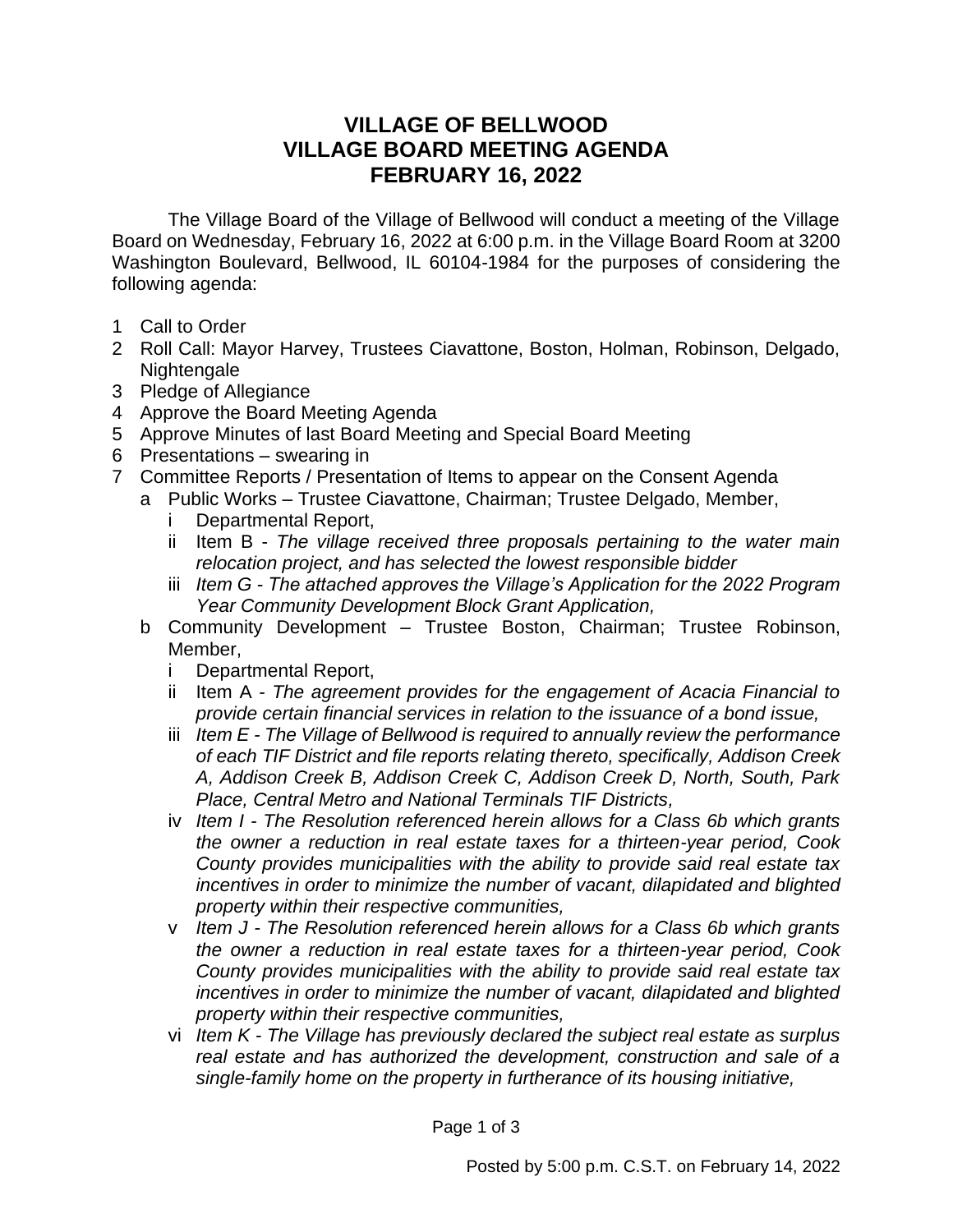- c Quality of Life Trustee Holman, Chairman; Trustee Boston, Member,
	- i Departmental Report,
	- ii *Item F - The Amendment provides for a change in the fee structure for presale inspections,*
- d Administration Trustee Robinson, Chairman; Trustee Ciavattone, Member, i Departmental Report,
	- ii *Item D - Staff continually reviews Village policies to ensure that the policies are current and updated to comply current law, the policy updates the Village's current policy manual,*
	- iii *Item H - The Mayor with the advice and consent of the Village Board appoints individuals to serve on various boards and commissions,*
- e Public Safety Trustee Delgado, Chairman; Trustee Nightengale, Member,
	- Departmental Report,
	- ii *Item C - The Amendment designates Harrison Street between Bellwood Avenue and 25th Avenue as a Collector Route and sets the speed limit at 25 mph,*
- f Finance Trustee Nightengale, Chairman; Trustee Holman, Member,
	- i Departmental Report,
	- ii Authorize payment of bills,
	- iii Ratify investments,
	- iv *No items appearing on the consent agenda,*
- g Ad Hoc Committees:
	- i Traffic Safety Trustee Nightengale, Chairman; Trustee Holman, Member,
	- ii Other
- 8 Consent Agenda
	- a A Resolution Approving and Authorizing the Execution of an Agreement by and between the Village of Bellwood and Acacia Financial Group, Inc.,
	- b A Resolution Approving and Authorizing the Execution of a Contract by and between the Village of Bellwood and Ed Weathersby & Sons Sewer & Water, Inc. the Lowest Responsible Bidder,
	- c An Ordinance Amending Title VII Chapter 77 of the Village of Bellwood Code of Ordinances,
	- d A Resolution Adopting a Lactation Policy,
	- e A Resolution Adopting the Findings of the Annual Tax Increment Financing Reports for Year Ending December 31, 2020,
	- f An Ordinance Amending Title IX Chapter 101 of the Village of Bellwood Code of Ordinances,
	- g A Resolution Approving the 2022 Program Year Community Development Block Grant Application,
	- h A Resolution Approving, Authorizing and Making the Appointment of certain Persons to the Zoning Board of Appeals and the Planning Commission,
	- i A Resolution Approving a Class 6B Real Estate Tax Incentive for the Property Commonly Referred to as 2700 Van Buren Street, Bellwood, Cook County, Illinois 60104,